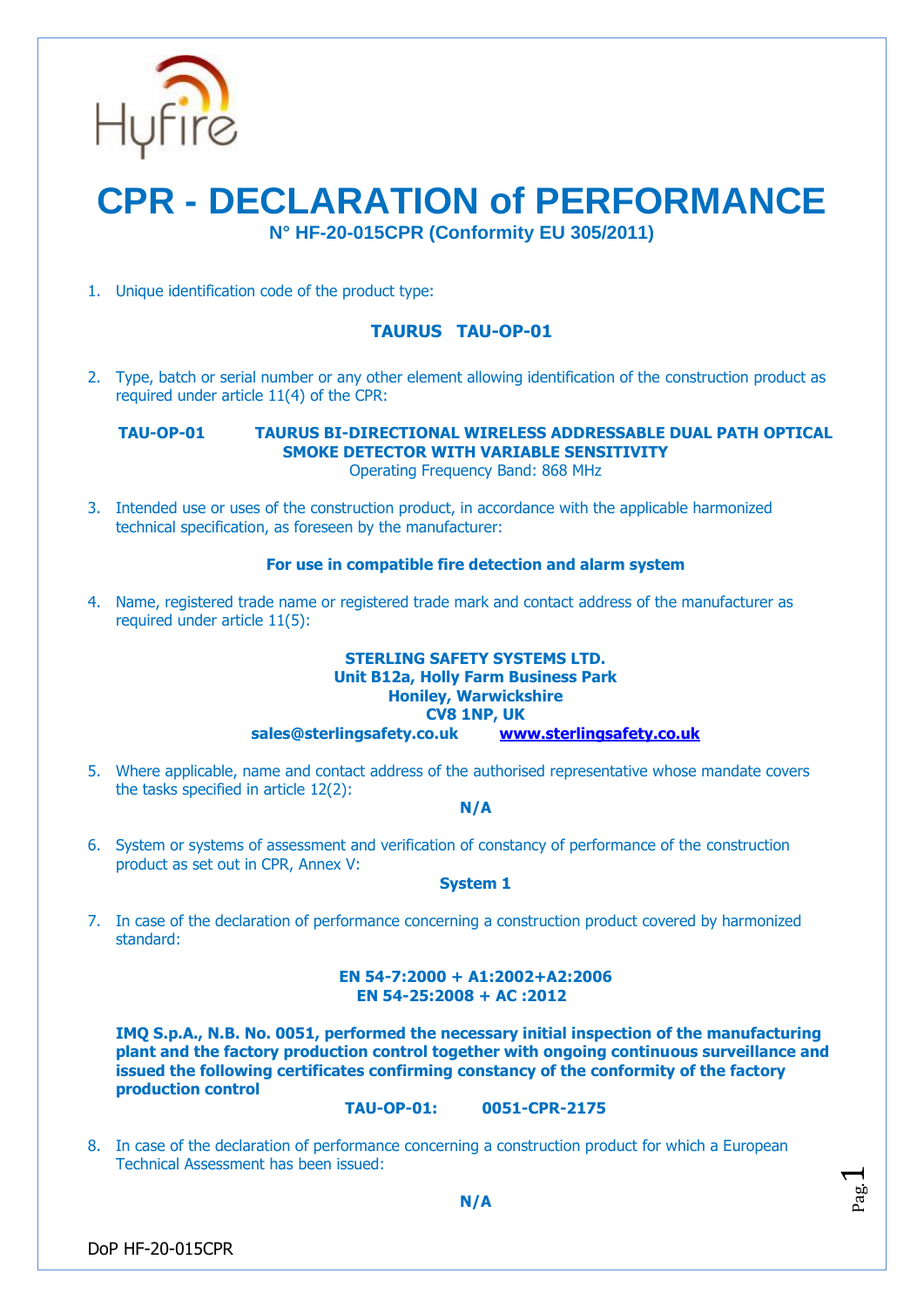

#### 9. Declared performance:

| Nominal activation conditions / Sensitivity,<br>Response delay (response time) and<br>Performance under fire conditions | 4.8, 5.2, 5.3, 5.4,<br>5.6, 5.7, 5.18 | <b>PASS</b> |                 |
|-------------------------------------------------------------------------------------------------------------------------|---------------------------------------|-------------|-----------------|
| Operational reliability                                                                                                 | 4.2 to 4.7, 4.9 to<br>4.11            | <b>PASS</b> |                 |
| Tolerance to supply voltage                                                                                             | 5.5                                   | <b>PASS</b> |                 |
| Durability of operational reliability and<br>response delay; temperature resistance                                     | 5.8, 5.9                              | <b>PASS</b> | EN 54-7:2000+   |
| Durability of operational reliability;<br>vibration resistance                                                          | 5.13 to 5.16                          | <b>PASS</b> | A1:2002+A2:2006 |
| Durability of operational reliability;<br>humidity resistance                                                           | 5.10, 5.11                            | <b>PASS</b> |                 |
| Durability of operational reliability;<br>corrosion resistance                                                          | 5.12                                  | <b>PASS</b> |                 |
| Durability of operational reliability;<br>electrical stability                                                          | 5.17                                  | <b>PASS</b> |                 |

| <b>ESSENTIAL CHARACTERISTICS</b>                                 | <b>CLAUSE</b><br><b>APPLICABLE</b>                                                                                                          | <b>PERFORMANCE</b> | <b>HARMONISED</b><br><b>STANDARD</b> |
|------------------------------------------------------------------|---------------------------------------------------------------------------------------------------------------------------------------------|--------------------|--------------------------------------|
| Performance parameters under fire<br>conditions                  | 4.1, 4.2.2, 5.2,<br>8.3.7                                                                                                                   | <b>PASS</b>        |                                      |
| Response delay (response time to<br>fire)                        | 8.2.3, 8.2.6                                                                                                                                | <b>PASS</b>        |                                      |
| <b>Operational reliability</b>                                   | 4.2.1, 4.2.3 to<br>4.2.7, 5.3, 5.4, 6,<br>7, 8.2.2, 8.2.4,<br>8.2.5, 8.2.7, 8.2.8,<br>8.2.9, 8.3.1, 8.3.2,<br>8.3.3, 8.3.4, 8.3.5,<br>8.3.6 | <b>PASS</b>        | EN 54-25:2008<br>$+ AC:2012$         |
| Durability of operational reliability,<br>temperature resistance | 8.3.9, 8.3.10,<br>8.3.11                                                                                                                    | <b>PASS</b>        |                                      |
| Durability of operational reliability,<br>vibration resistance   | 8.3.16, 8.3.17 to<br>8.3.19                                                                                                                 | <b>PASS</b>        |                                      |
| Durability of operational reliability,<br>humidity resistance    | 8.3.13, 8.3.14                                                                                                                              | <b>PASS</b>        |                                      |
| Durability of operational reliability,<br>corrosion resistance   | 8.3.15                                                                                                                                      | <b>PASS</b>        |                                      |
| Durability of operational reliability,<br>electrical stability   | 8.3.20                                                                                                                                      | <b>PASS</b>        |                                      |

10. The performance of the products identified in points 1 and 2 are in conformity with the declared performance in the point 9. This declaration is issued under the sole responsibility of the manufacturer identified in point 4.

Tootale.

Signed for and on behalf of the manufacturer by:

Paul Parkes – Business Unit Manager – Sterling Safety Systems Ltd.

Honiley UK, 21 September 2020